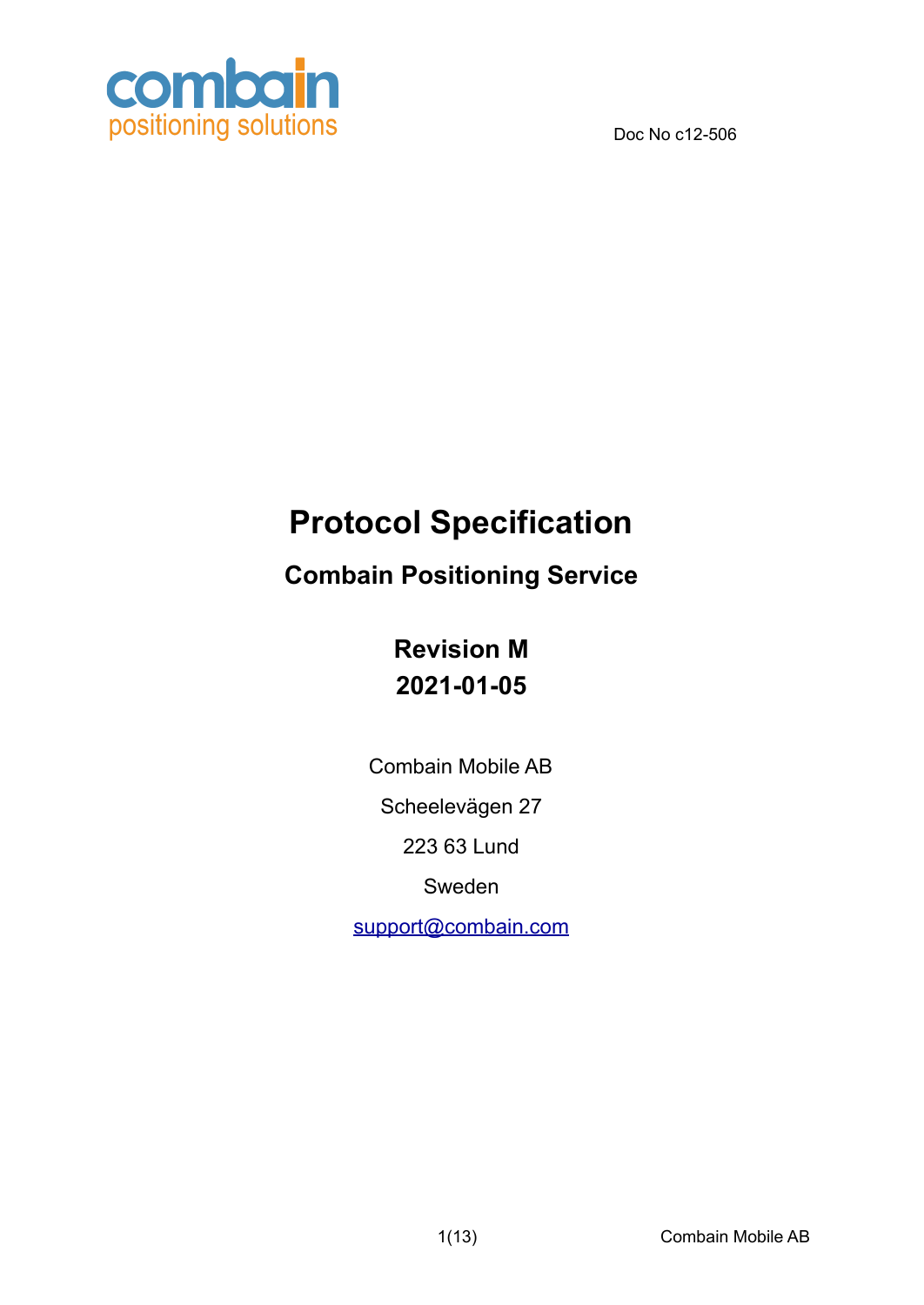

## **Table of content**

| <b>Background</b>                   | 3              |
|-------------------------------------|----------------|
| <b>Combain Positioning Service</b>  | 3              |
| Initiate the service - Key          | 3              |
| URL                                 | 3              |
| <b>Request format</b>               | 4              |
| Arguments                           | $\overline{4}$ |
| <b>GPS object</b>                   | 5              |
| Cell objects for GSM, WCDMA and LTE | 5              |
| Cell objects for CDMA               | 6              |
| Wifi objects                        | 6              |
| Response                            | 7              |
| Response format                     | 7              |
| <b>Fallback codes</b>               | 8              |
| Request and response examples       | 10             |
| <b>Integration - Best Practice</b>  | 12             |
| Document history                    | 13             |
|                                     |                |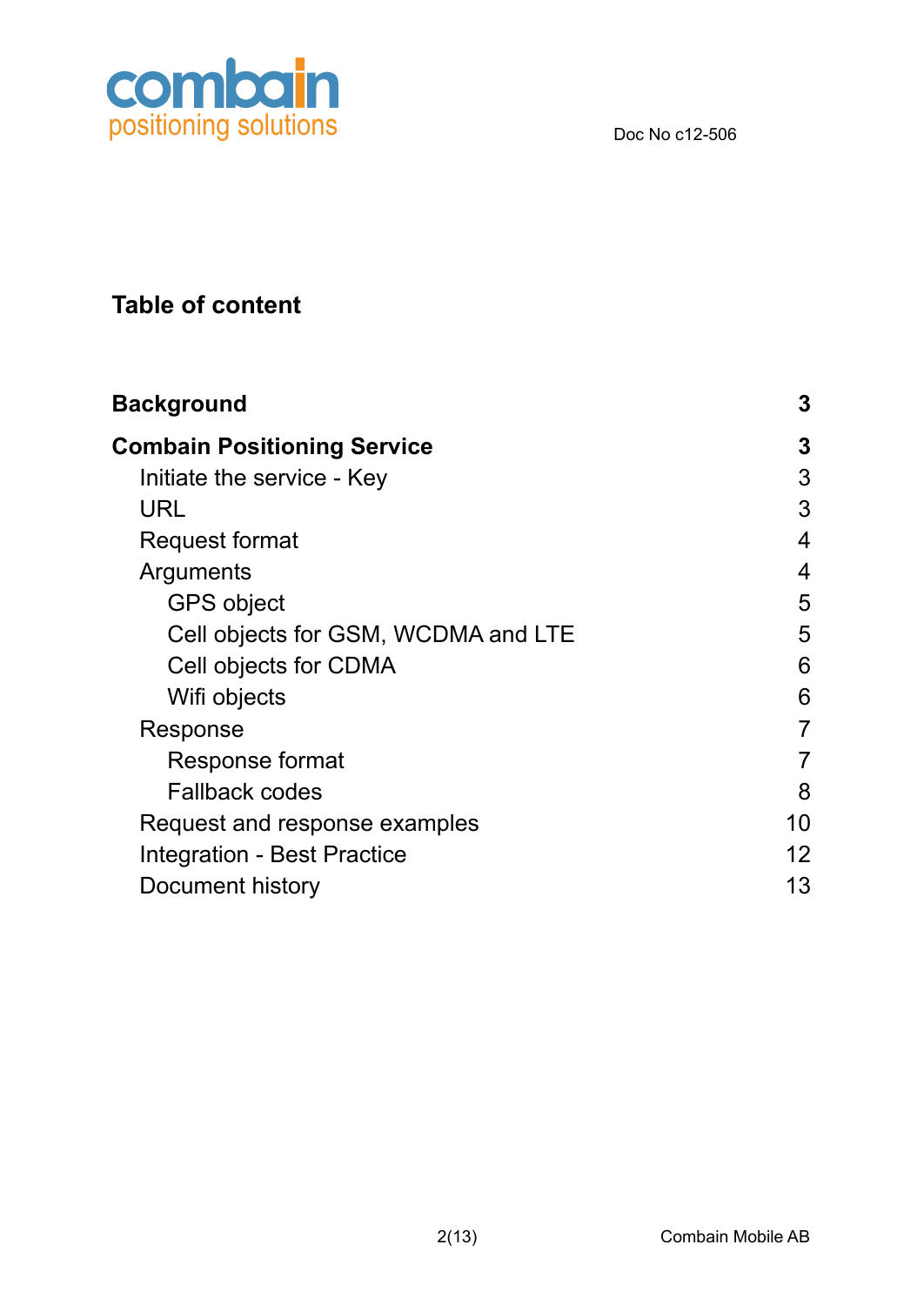

# <span id="page-2-0"></span>**Background**

Combain positioning service is a web service API that enables developers and mobile service providers to locate mobile phones and other mobile devices connected to the GSM, WCDMA and Wifi networks.

The cell information is sent via the API, and Combain returns the most likely position by look-up in the positioning database and using positioning algorithms. The database is global with very good coverage and includes cells-id from more than 200 countries and more than 1000 operators. The Wifi database can also be used, mainly in urban areas, and will drastically improve the accuracy of the positions. The database together with Combain's global hybrid positioning technology give best coverage, accuracy and performance possible.

This is a specification of the protocol to use Combain positioning service through the production web service API. Difference from location-API.com API is that the performance and quality of this API is higher since it runs directly on production servers. Load is constantly monitored and capacity adjusted as required.

# <span id="page-2-1"></span>**Combain Positioning Service**

### <span id="page-2-2"></span>**Initiate the service - Key**

The service can be initiated by obtaining a key from Combain. This key is unique and must be kept confidential to avoid misuse.

Depending on license, the key will enable cell id positioning and/or wifi positioning. If key is only for cell ID positioning and arguments for wifi is submitted, the wifi arguments are disregarded.

Multiple keys can be enabled to an account to distinguish between different services, different models, etc.

### <span id="page-2-3"></span>**URL**

<http://cps.combain.com>

or

<https://cps.combain.com>

for encrypted requests and responses.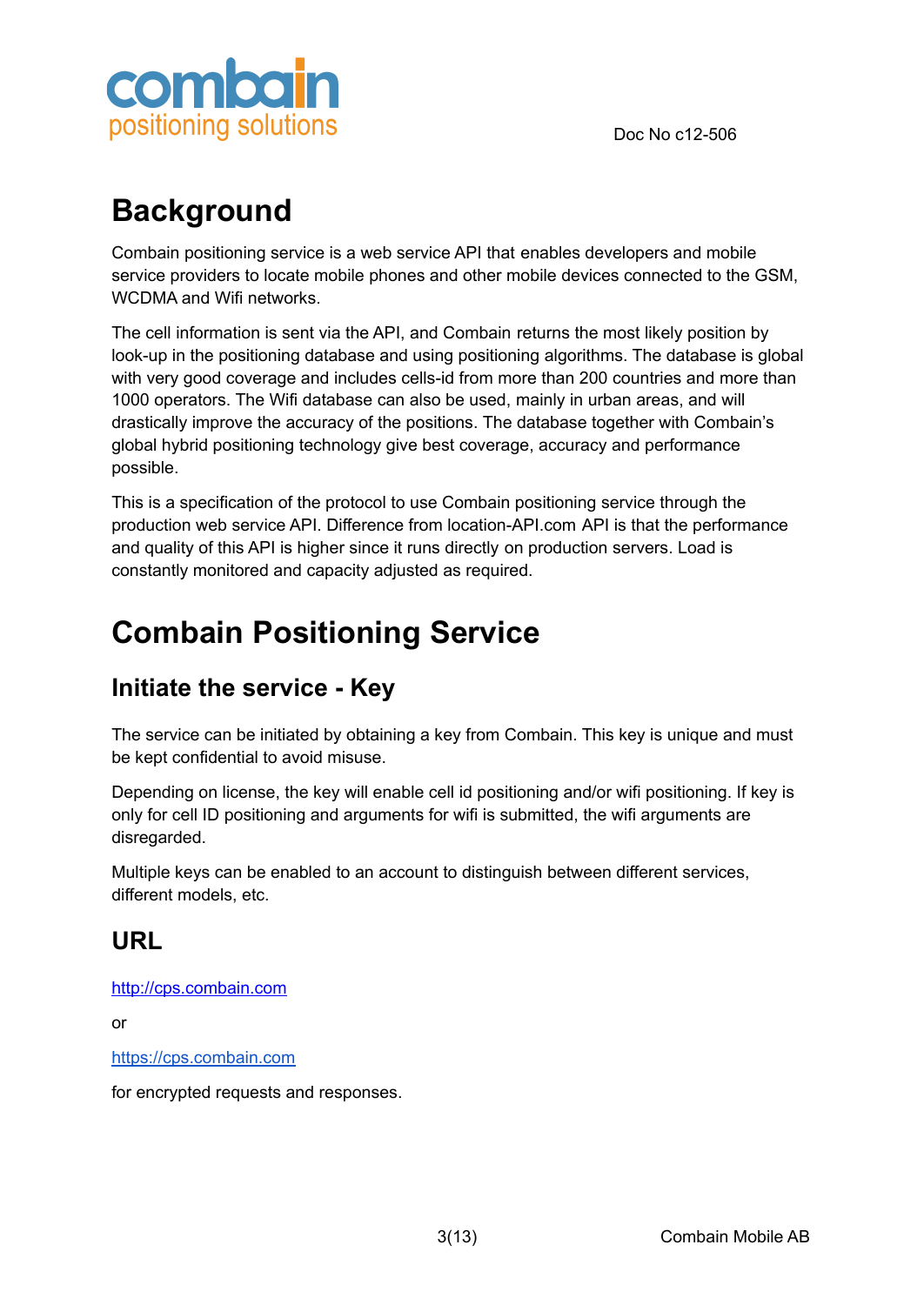



### <span id="page-3-0"></span>**Request format**

The format of the request is:

http://cps.combain.com/?key=<key>&id=<id>&nr=<nr>&gps=<gpsobj>&reqCity=<0or1>&fb= <0or1>&reqCredits=<0or1> &cell=<scell>;<ncell1>; <ncell2>;<ncell3>... &wifi=<wifi1>;<wifi2>;<wifi3>...

## <span id="page-3-1"></span>**Arguments**

*key* The unique key for the account, received from Combain. Mandatory parameter.

*id* A unique device id. Recommended to be the IMEI number, but can be something else. Possible to submit to Combain a range of allowed device id's. Important to be truly unique for the account, otherwise devices may not receive the correct position. Mandatory parameter, max 20 characters in length.

*nr* Request number set by the device. First request should have 1 and then value should be increased by 1 for each request. Mandatory parameter, integer.

*gps* Latest GPS information. Optional parameter. Improves positioning requests with latest GPS position, for example indoor. If GPS position is older than 600s, it does not add any value and should be omitted.

*<gpsobj>* GPS object. Information about latest GPS position. Optional, can be omitted.

*reqCity* Request City. Disregarded if omitted or 0. If set to 1, the request returns the closest populated city in text form, country and country code. If set to 1 and any indoor wifi submitted the response will also include building, floor and room. Optional parameter.

*fb* Fallback solution. Disregarded if omitted or 0. If set to 1, the request will check different fallback solutions to create a position if none of the submitted cells or wifis are found. This parameter should be with care since it could potentially return wrong coordinates. Optional parameter.

*reqCredits* Check number of credits left for prepaid keys. The number of credits will be returned in the parameter credits in the response.

*cell* Information about the mobile cells in range. Optional parameter. Can be omitted if only wifi positioning is used, but improves performance even for wifi positioning.

*<scell>* Serving cell object. Information about the cell the device is connected to. Can only be one cell and must be the first cell object in the cell list.

*<ncellX>* Neighbouring cell X object. Information about other cells within range but not connected to. Can be several cells.

*wifi* Information about the wifi access points in range. Optional parameter, can be omitted if only cell positioning is used.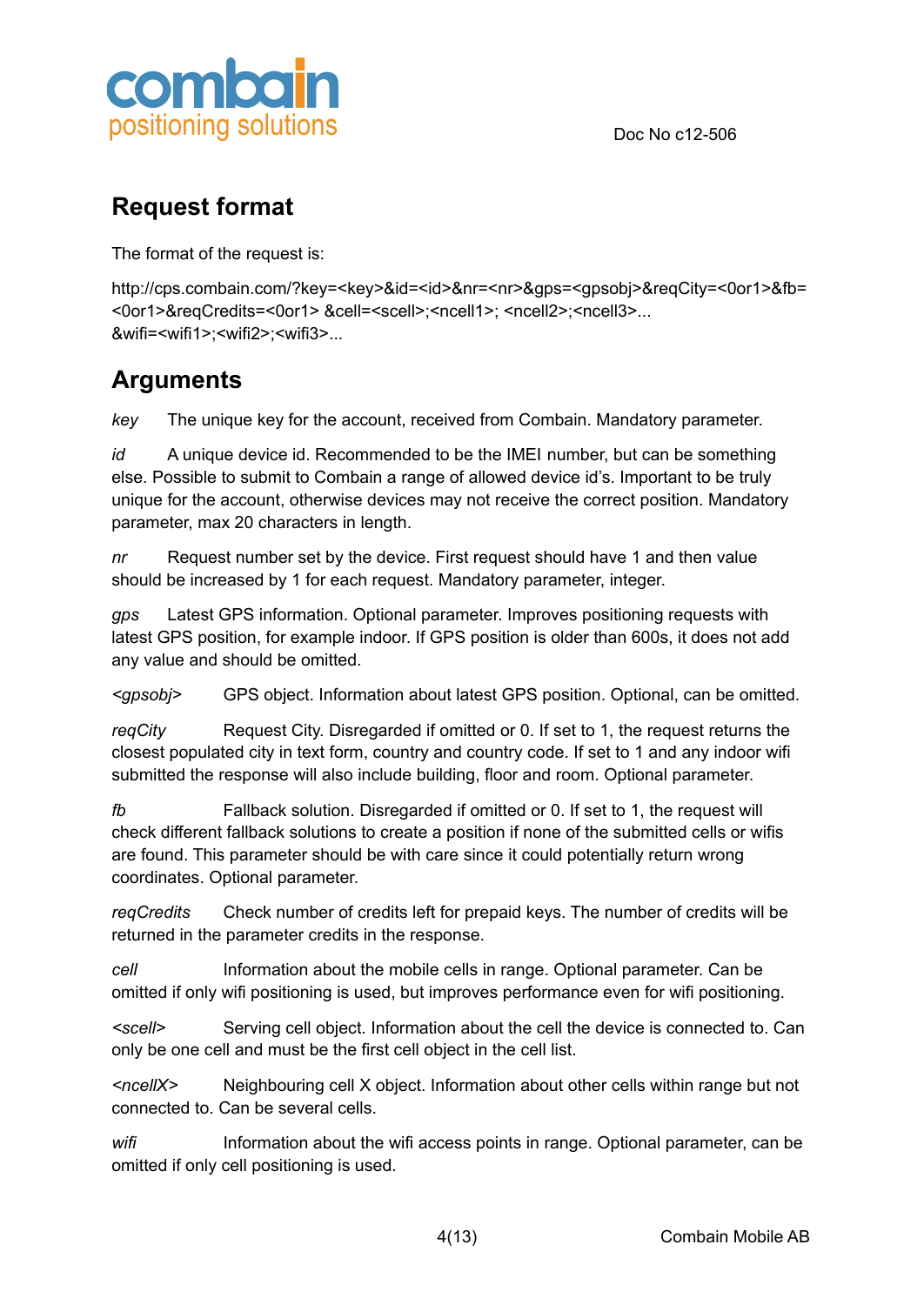

*<wifiX>* Wifi access point object X. Information about a wifi access point.

*ip* If ipfallback is enabled (ipf=1) then GeoIP positioning will use this parameter. If omitted, then GeoIP will use the ip address of the remote ip address making the request.

#### <span id="page-4-0"></span>**GPS object**

Each GPS object (<gpsobj>) has the following parameters separated by a ''.

<lat>,<lon>,<hAcc>,<posAge>,<elev>,<vAcc>,<heading>,<speed>

<lat> Latitude of the position in decimal degrees (+/-XXX.YYYYYY). Mandatory parameter. WGS84.

<lon> Longitude of the position in decimal degrees (+/-XXX.YYYYYY). Mandatory parameter. WGS84.

<hAcc> Horizontal accuracy of the position in meters (integer). Mandatory parameter.

<posAge> Time in seconds since the GPS position was valid (integer). Mandatory parameter.

<elev> Elevation of the position in meters (integer). Optional parameter.

<vAcc> Vertical accuracy of the position in meters (integer). Optional parameter.

<heading> The heading in degrees when the position was calculated (integer). Optional parameter.

<speed> Speed in m/s (integer). Optional parameter.

#### <span id="page-4-1"></span>**Cell objects for GSM, WCDMA and LTE**

Each cell object (<scell> and <ncellX>) has the following parameters separated by a ''.

<rat>,<mcc>,<mnc>,<lac>,<cid>,<rxLev/sCode>,<tA/rscp>

<rat> Radio access technology. 'G' for GSM, 'W' for WCDMA and 'L' for LTE. Mandatory parameter.

<mcc> Mobile Country Code. Integer, 200 – 901. Mandatory.

<mnc> Mobile Network Code. Integer, 0 – 999. Mandatory.

<lac> Location Area Code. Hexadecimal number. Length is always 4.

Mandatory.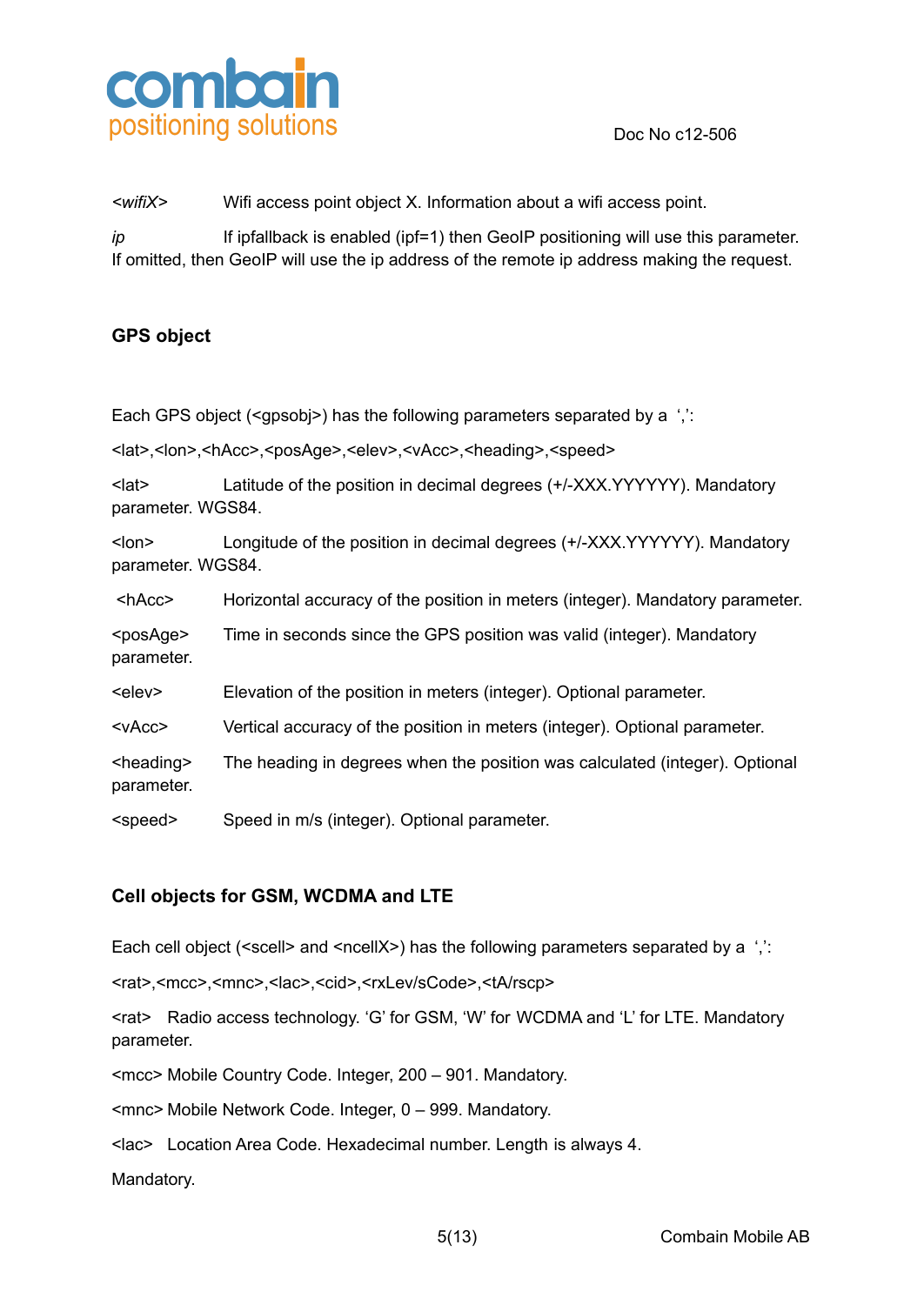

<cid> Cell ID. Hexadecimal number. Length is 4 for GSM, 8 for WCDMA and LTE. Mandatory.

<rxLev/sCode/rssi> Received signal strength level in dBm (-110 <= rxLev <= -40) for GSM and  $(-140 \leq \text{rss} \leq -44)$  for LTE.

sCode is the primary scrambling code for WCDMA networks. Optional, but improves performance of positioning. Integer.

 $\lt$ tA/rscp> Timing advance (0  $\lt$  = tA  $\lt$  = 63) for GSM networks. Received signal code power in dBm (-120 <= rscp <= -25) for WCDMA. Optional but improves performance of positioning. Integer.

#### <span id="page-5-0"></span>**Cell objects for CDMA**

Each cell object (<scell> and <ncellX>) has the following parameters separated by a '.':

<rat>,<sid>,<nid>,<br/><br/>
strat>>>>

<rat> Radio access technology. 'C' for CDMA Mandatory parameter.

<sid> System ID. Integer, 0 – 32767. Mandatory.

<nid> Network ID. Integer, 0 – 65535. Mandatory.

<bid> Basestation ID. Interger, 0-65535. Mandatory.

 $\le$ rssi> Received signal strength level in dBm (-110  $\le$  = rssi  $\le$  -40) for CDMA. Optional, but improves performance of positioning. Integer.

#### <span id="page-5-1"></span>**Wifi objects**

Each wifi object (wifiX) has the following parameters separated by a ',':

<br/>bssid>,<ssid>,<rssi>

<bssid> MAC address, for example 00:1a:a2:82:aa:60. Mandatory.

<ssid> Service Set Identifier. Name of the wifi access point. Since it could be a string that contains comma (,) or other characters, it is advised to put SSID always within quotes ("ssid"). Still SSID without quotes is accepted. Optional, but strongly advised to include for accurate wifi positioning. Max 32 characters in length.

<rssi> The received signal strength in dBm. Optional but improves performance of positioning. Integer.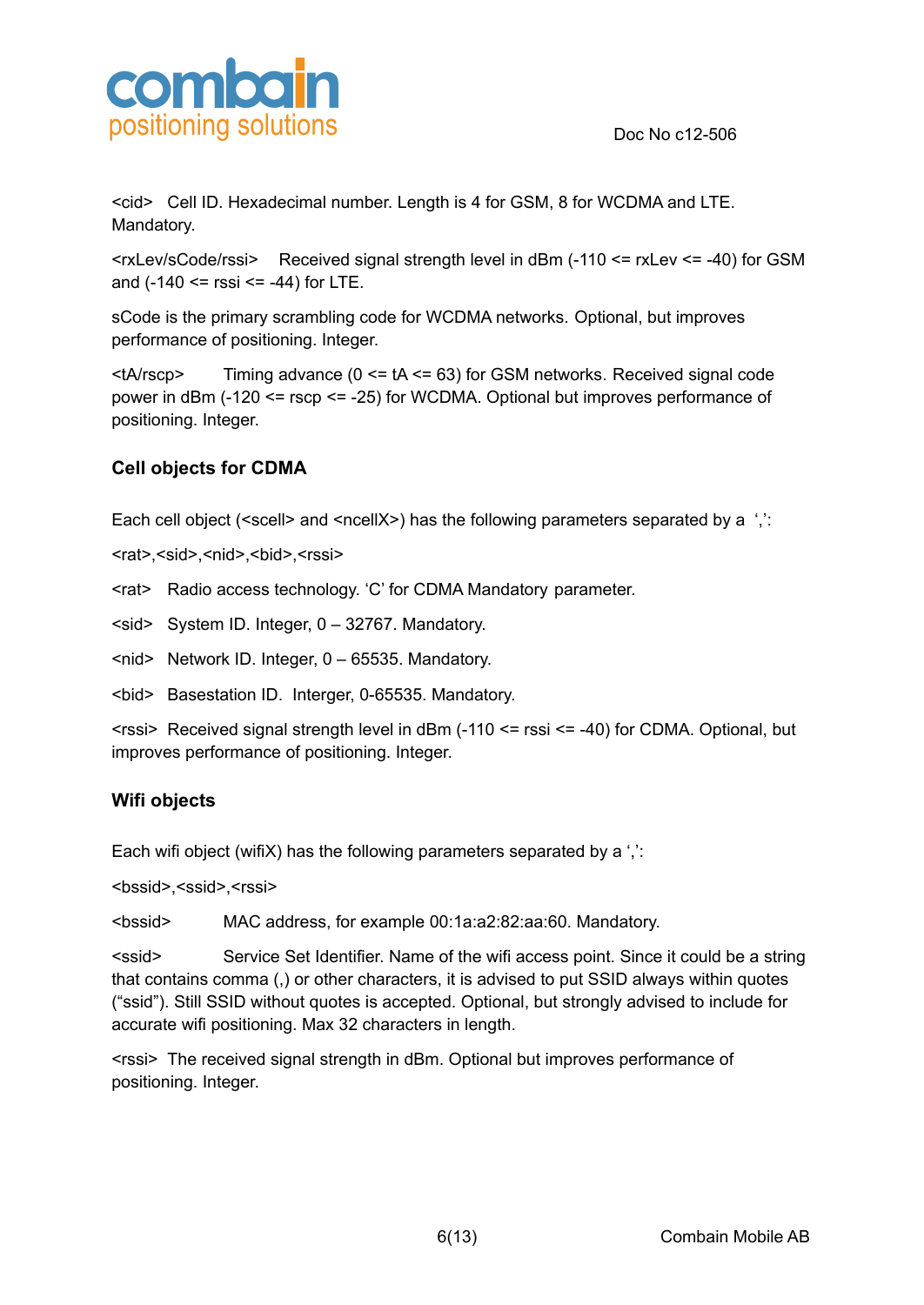

### <span id="page-6-0"></span>**Response**

#### <span id="page-6-1"></span>**Response format**

The response is in semicolon separated format:

status=<status>;nr=<nr>;lat=<lat>;lon=<lon>;acc=<acc>;cc=<cc>;cn=<cn>;city=<city>;dist= <dist>;fb=<fb>

<status>

- '0' = successful positioning
- '1' = unsuccessful positioning, cells and wifi access points not found
- '2' = request quota exceeded
- '3' = invalid key
- '4' = invalid device id
- '5' = invalid request number
- '6' = invalid input parameters (e.g. mcc in hex or mcc out of valid range)
- '7' = Licensing Error

'8' = Not found within country border

'9' = Blocked by Speed filter

| <nr></nr>   | The request number for the corresponding request                                        |  |  |
|-------------|-----------------------------------------------------------------------------------------|--|--|
| $lat$       | The latitude of the estimated position. WGS84.                                          |  |  |
| $lon$       | The longitude of the estimated position. WGS84.                                         |  |  |
| <acc></acc> | Horizontal accuracy of the position in meters.                                          |  |  |
|             | The accuracy, as the radius in a circle, creates a circle with 95% confidence<br>level. |  |  |
|             | If the accuracy can not be determined, the accuracy is returned as zero.                |  |  |
| <fb></fb>   | Fallback solution used. Only returned if fb=1.                                          |  |  |
|             | $'0'$ = no fallback used.                                                               |  |  |
|             | See available fallback codes and their descriptions below.                              |  |  |
|             | Each of the fallback codes can be used to specify which fallback methods                |  |  |

that shall be used.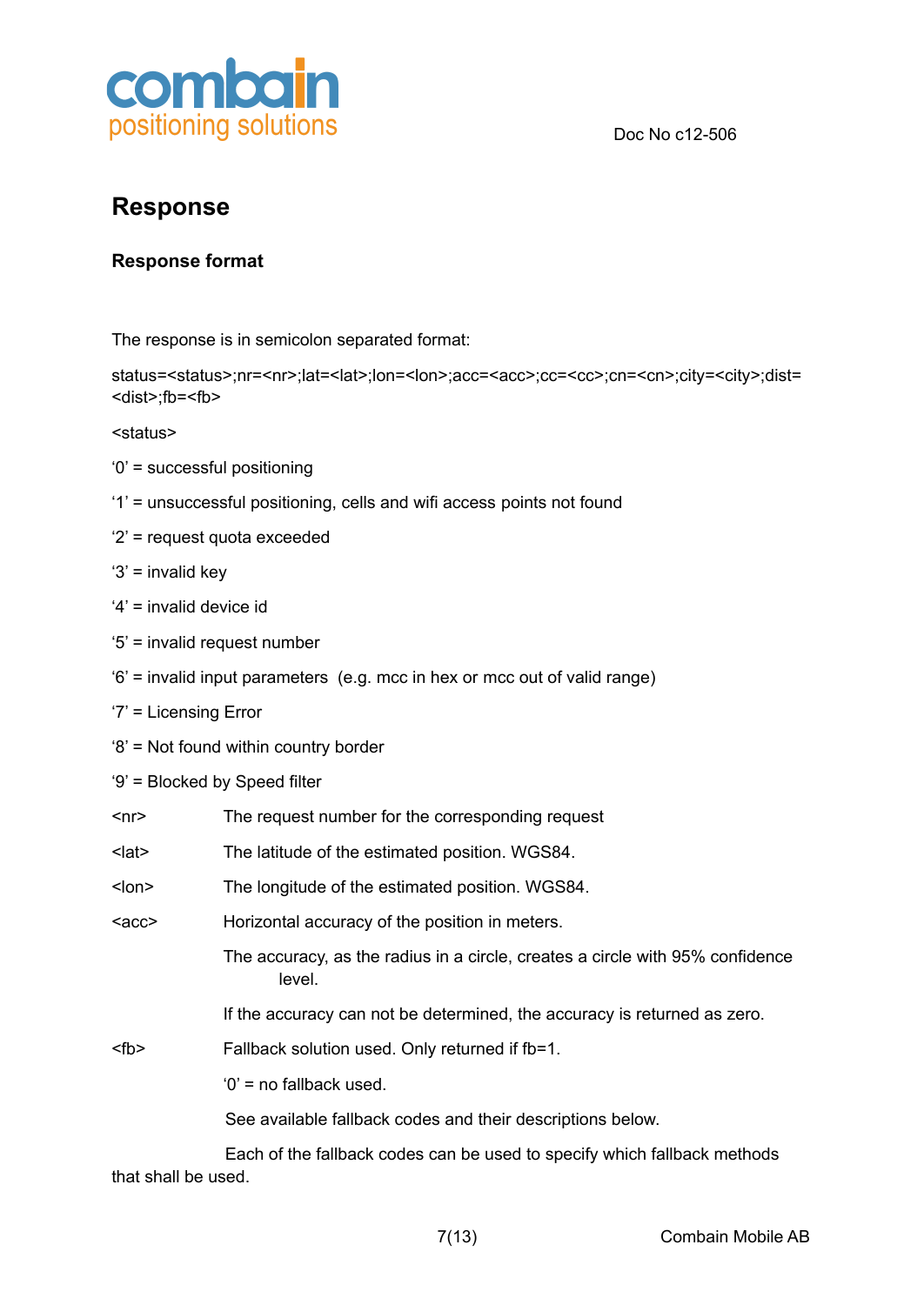

Example: fb=1 (All of above methods used except cidxf) Example: fb=1&lacf=0 (All of the above except cidxf and lacf) Example: fb=0&lacf=1 (All of the above off. Only lacf used)

Following parameters are only returned if the reqCity parameter is set to 1.

| $<$ CC $>$    | Country code of the country (e.g. SE for Sweden) |
|---------------|--------------------------------------------------|
| $<$ cn $>$    | Country name in text format (e.g. Sweden)        |
| $<$ city $>$  | Closest city with population                     |
| <dist></dist> | District, part of city, etc.                     |

Following parameters are only returned if the reqCity parameter is to 1 and if any submitted wifi is marked as indoor wifi.

| <building></building> | Name of building for indoor location (e.g. "Lund Hospital") |
|-----------------------|-------------------------------------------------------------|
| <floor></floor>       | Integer value of floor plan for indoor location (e.g. 2)    |
| $<$ room $>$          | Name of room for indoor location (e.g. "Room 262")          |

#### <span id="page-7-0"></span>**Fallback codes**

| Fallback<br>code | Name                                     | <b>Description</b>                                                                                                                        |
|------------------|------------------------------------------|-------------------------------------------------------------------------------------------------------------------------------------------|
| w4f              | <b>WCDMA</b> with<br>just 4 CID          | To support mobile units only able<br>to read a 4 CID Hex digits.<br>Search the CID but just compare<br>the 4 less significant hex digits. |
| lac01f           | <b>WCDMA</b> with<br>LAC 0 - just<br>one | If the cell is not found, look for<br>$LAC = 0$ and same CID. No other<br>LACs to choose from.                                            |
| lac0xf           | <b>WCMDA</b> with<br>$LAC0 -$<br>several | If the cell is not found, look for<br>$LAC = 0$ and same CID. Several<br>other LACs to choose from.<br>Select the one with best accuracy. |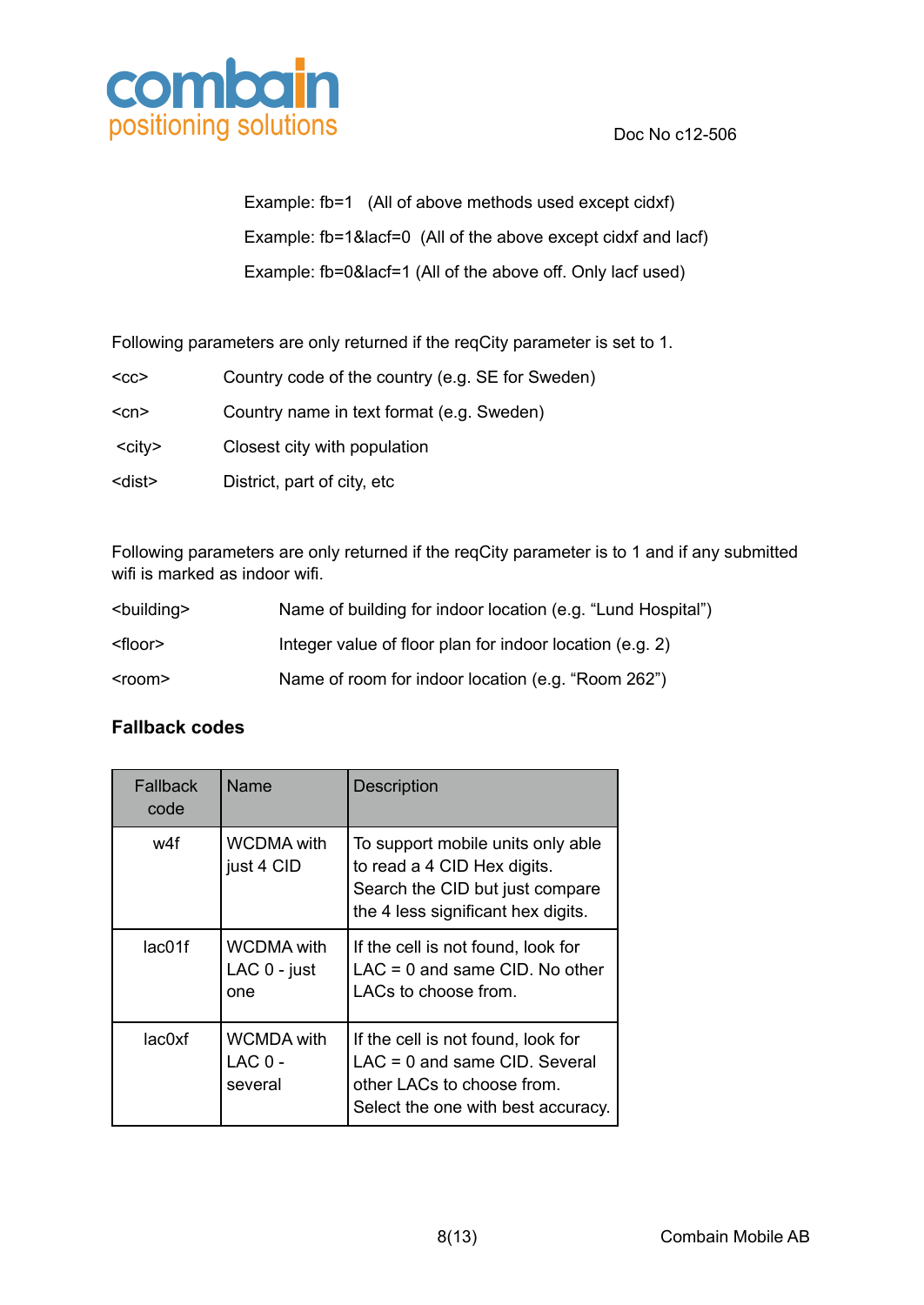

| lacf              | <b>LAC</b> fallback        | If the CID is not found, return the<br>center and accuracy for the LAC.                                                                                                        |
|-------------------|----------------------------|--------------------------------------------------------------------------------------------------------------------------------------------------------------------------------|
| cid <sub>1f</sub> | CID fallback -<br>just one | If the cell is not found, look for<br>another LAC $!= 0$ and same CID.<br>No other LACs to choose from.                                                                        |
| cidxf             | CID fallback -<br>several  | If the cell is not found, look for<br>another LAC !=0 and same CID.<br>Several other LACs to choose<br>from. Select the one with best<br>accuracy.                             |
| nbcidf            | Neighbouring<br><b>CID</b> | If the cells is not found, it will<br>search for a slightly similar CID.                                                                                                       |
| mncf              | MNC not found              | If the MNC is not found, search<br>for just MCC, LAC and CID.                                                                                                                  |
| ipf               | <b>GeoIP</b> fallback      | If not cells found, make geo<br>positioning based on IP address.<br>Either the remote IP address from<br>requesting server or the IP<br>address in the IP request<br>parameter |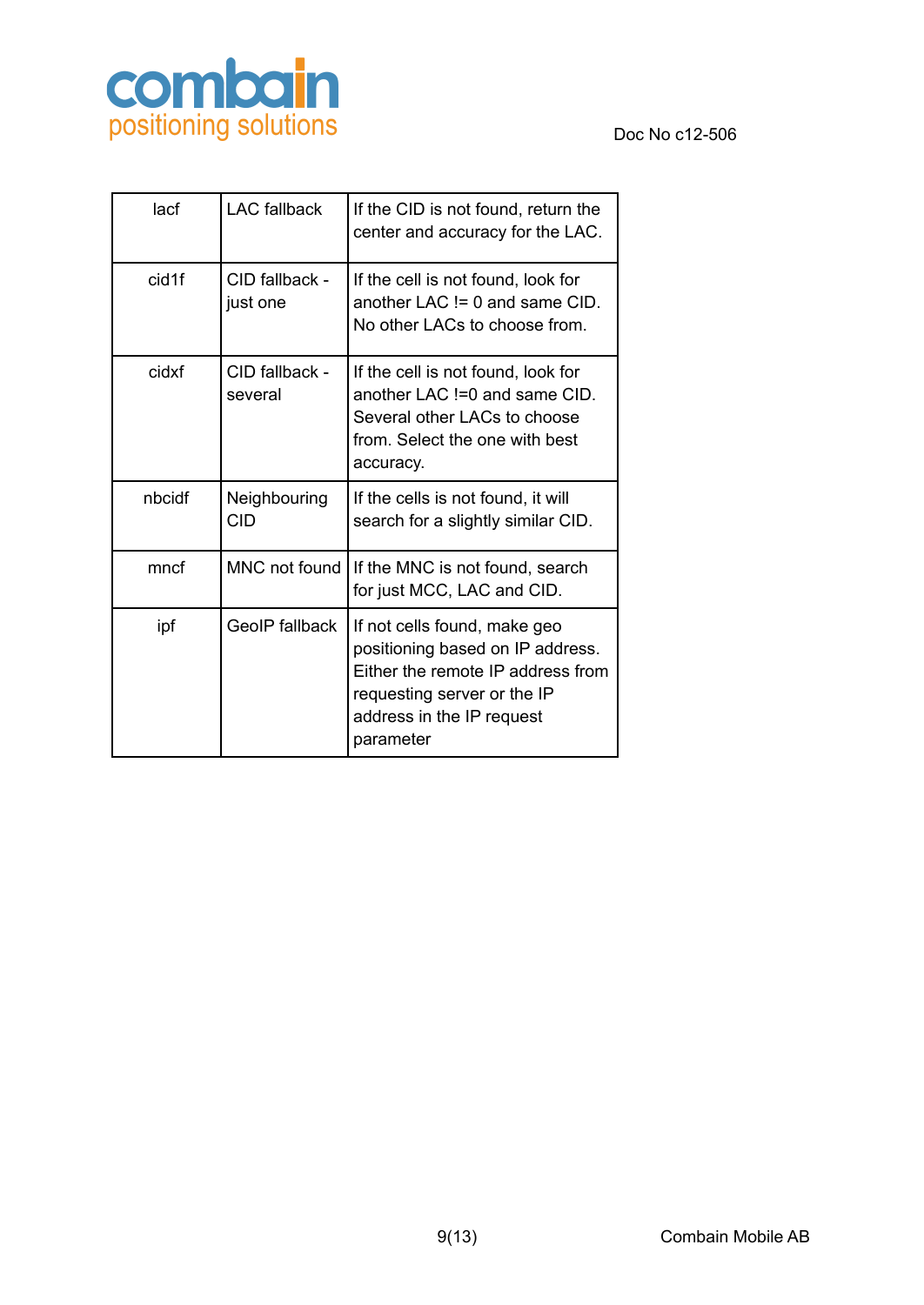

### <span id="page-9-0"></span>**Request and response examples**

#### *Single GSM cell:*

http://cps.combain.com/?key=x4dis16xuo6wd87s90e2&id=35780303-044733-4&nr=1&cell= G,240,01,1397,3ab6,-74,

status=0;nr=1;lat=55.72052;lon=13.20250;acc=5280

#### *Single GSM cell and reqCity:*

http://cps.combain.com/?key=x4dis16xuo6wd87s90e2&id=35780303-044733-4&nr=2&reqCi ty=1&cell=G,240,01,1397,3ab6,-74,

status=0;nr=2;lat=55.72052;lon=13.20250;acc=5280;cc=SE;cn=Sweden;city=Lund

#### *Check credits left:*

http://cps.combain.com/?key=x4dis16xuo6wd87s90e2&id=35780303-044733-4&nr=1&cell= G,240,01,1397,3ab6,-74,&reqCredits=1

status=0;nr=1;lat=55.72052;lon=13.20250;acc=5280;credits=1432

#### *WCDMA serving cell with one neighbor cell:*

http://cps.combain.com/?key=x4dis16xuo6wd87s90e2&id=35780303-044733-4&nr=3&cell= W,240,5,71,71ea76,-50;W,240,5,71,71ea78,,-89

status=0;lat=61.303084;lon=17.066108;acc=545

*WCDMA serving cell with one neighbor cell using sCode (sCode = 4):* [http://cps.combain.com/?key=x4dis16xuo6wd87s90e2&id=35780303-044733-4&nr=3&cell=](http://cps.combain.com/?key=x4dis16xuo6wd87s90e2&id=35780303-044733-4&nr=3&cell=W,240,05,0019,00195f73,,-64;W,240,05,,,128,-80) [W,240,5,71,71ea76,-50;W,240,5,,,4,-89](http://cps.combain.com/?key=x4dis16xuo6wd87s90e2&id=35780303-044733-4&nr=3&cell=W,240,05,0019,00195f73,,-64;W,240,05,,,128,-80)

status=0;lat=61.303084;lon=17.066108;acc=545

#### *Single wifi access point:*

http://cps.combain.com/?key=x4dis16xuo6wd87s90e2&id=35780303-044733-4&nr=4&wifi=0 0:1b:2f:47:8d:c6,combain,-70

status=0;nr=4;lat=55.71362;lon=13.21493;acc=195

#### *Combined cell and wifi request:*

http://cps.combain.com/?key=x4dis16xuo6wd87s90e2&id=35780303-044733-4&nr=5&cell= W,240,05,001F,001F02AB,,-64;W,240,05,001F,001F02A1,,-80&wifi=00:1b:2f:47:8d:c6,"comb ain",-70;00:19:5b:88:72:93,"perspektiv",-90

status=0;nr=5;lat=55.71361;lon=13.21493;acc=195

#### *Valid new GPS position in request:*

http://cps.combain.com/?key=x4dis16xuo6wd87s90e2&id=35780303-044733-4&nr=6&gps= 55.71123,13.21412,8,72,10,0,0,0&cell=G,240,01,1397,3abb,-74,

status=0;nr=6;lat=55.71123;lon=13.21412;acc=8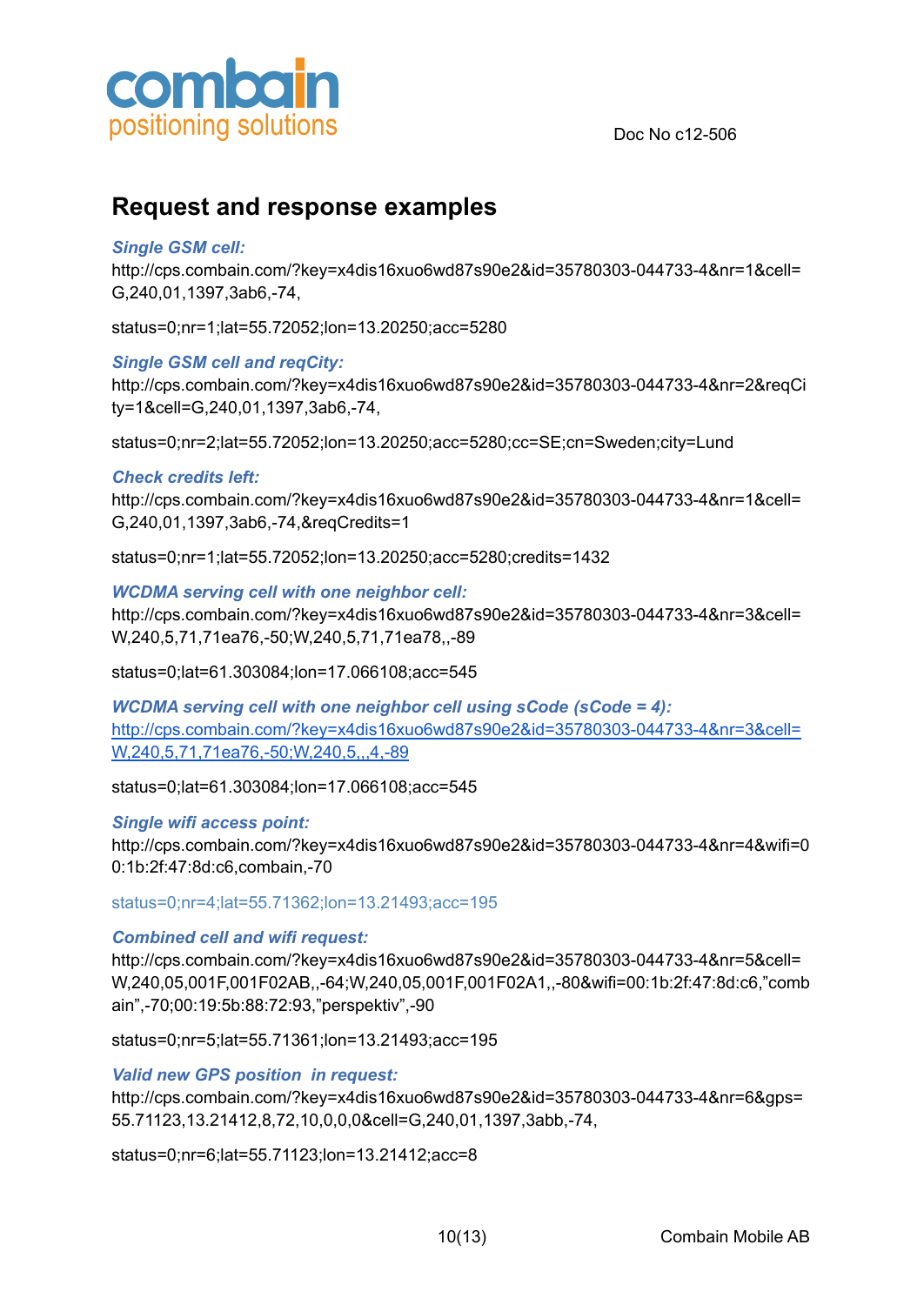

#### *Old GPS position in request:*

http://cps.combain.com/?key=x4dis16xuo6wd87s90e2&id=35780303-044733-4&nr=7&gps= 55.71123,13.21412,8,72,10,0,0,600&cell=G,240,01,1397,3abb,-74,

status=0;nr=7; lat=55.72052;lon=13.20250;acc=5280

#### *Cell and wifis not found in data base or error in request:*

http://cps.combain.com/?key=x4dis16xuo6wd87s90e2&id=35780303-044733-4&nr=8&cell= G,240,01,1397,3abb,-74,

status=1;nr=8

#### *Invalid key:*

http://cps.combain.com/?key=xinvalidx&id=35780303-044733-4&nr=9&cell=G,240,01,1397,3 abb,-74,

status=3;nr=9

#### *Invalid device ID:*

http://cps.combain.com/?key=x4dis16xuo6wd87s90e2&id=idinvalid &nr=10&cell=W,240,05,001F,001F02AB,,-64;W,240,05,001F,001F02A1,,-80&wifi=00:1b:2f:4 7:8d:c6,combain,-70;00:19:5b:88:72:93,perspektiv,-90

status=4;nr=10

#### *Invalid request number: (assuming last request number =10)*

http://cps.combain.com/?key=x4dis16xuo6wd87s90e2&id=35780303-044733-4 &nr=20&cell=W,240,05,001F,001F02AB,,-64;W,240,05,001F,001F02A1,,-80&wifi=00:1b:2f:4 7:8d:c6,combain,-70;00:19:5b:88:72:93,perspektiv,-90

status=5;nr=20

#### *Single GSM cell with wrong lac and fallback:*

http://cps.combain.com/?key=x4dis16xuo6wd87s90e2&id=35780303-044733-4&nr=2&reqCi ty=1&fb=1&cell=G,240,01,0000,3ab6,-74,

status=0;nr=2;lat=55.72052;lon=13.20250;acc=5280;fb=cid;cc=SE;cn=Sweden;city=Lund

*WCDMA serving cell with short cid (only 2 bytes) and fallback:* http://cps.combain.com/?key=x4dis16xuo6wd87s90e2&id=35780303-044733-4&nr=3&fb=1& cell=W,240,05,0019,5f73,,-64

status=0;nr=3;lat=55.71337;lon=13.21474;acc=639;fb=w4f

#### *Indoor multi wifi request:*

http://cps.combain.com/? key=x4dis16xuo6wd87s90e2&id=35780303-044733-4&nr=2&wifi=00:26:3e:0c:71:44,,-74,00: 26:3e:0c:71:55,,-78&reqCity=1

status=0;lat=55.710833;lon=13.206719;acc=5;cc=SE;cn=Sweden;dist=Lund;building="MH";f loor=4;room="corridor"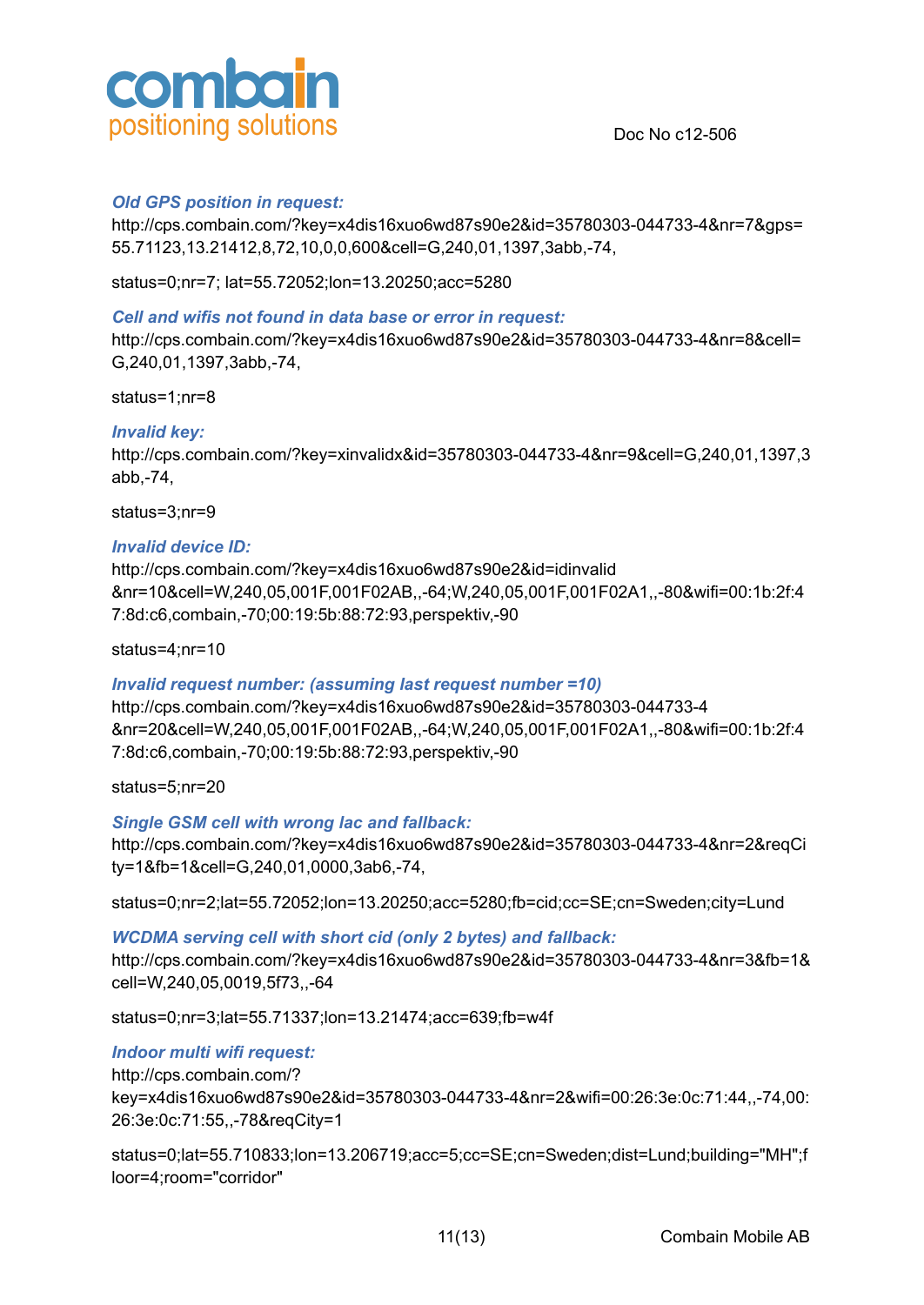

#### *GeoIP look-up:*

[http://cps.combain.com/?key=x4dis16xuo6wd87s90e2&id=35780303-044733-4&nr=3&ipf=1](http://cps.combain.com/?key=x4dis16xuo6wd87s90e2&id=35780303-044733-4&nr=3&ipf=1&ip=213.155.94.22) [&ip=213.155.94.22](http://cps.combain.com/?key=x4dis16xuo6wd87s90e2&id=35780303-044733-4&nr=3&ipf=1&ip=213.155.94.22)

status=0;lat=48.2054;lon=11.6238;acc=0;fb=ipf

### <span id="page-11-0"></span>**Integration - Best Practice**

**Avoid unnecessary requests -** If you not receive a successful result, you receive status = 1, then the cell or wifi does not exist in our database. It makes no sense to send the exact same query directly again. We suggest you wait at least 24h hours before trying the exact same query again. The database grows with around 3 million observations per day.

**Avoid unnecessary costs** - to avoid unnecessary costs (normally charged per successful request) you are allowed to cache the result from a successful request in your devices and on your own servers, for up to normally seven days. Check your license agreement for how long caching period you are allowed to have. But note, multi cell requests are hard to cache since neighboring cells and signal strength is never the same, and you will always have better quality of data if you request the API since locations and accuracy figures is continuously updated in the online database.

**Avoid infinite loops** - to avoid unnecessary load on your own servers and on our servers, make sure your code do not end up in an infinite loop if you not receive a successful result from the Combain server.

**Be flexible -** never hardcode an URL to cps.combain.com in any devices you ship to end-customers. The recommendation is that you setup your own subdomain cps.yourcompanyname.com that redirects to cps.combain.com by using proper DNS settings or by using a relaying server. If you for some reason need to modify your requests to us, and you do not have access to the software in the shipped devices, you can then do that on your own server before sending the requests to us.

**Sharing is caring -** for best results and for best contribution to build up the database, make sure you always send all your neighboring cells in the request. Include both cell-id and wifi cells in the same request. If you have access to active GPS coordinates as well you are welcome to submit these as well. See the GPS Object in the spec.